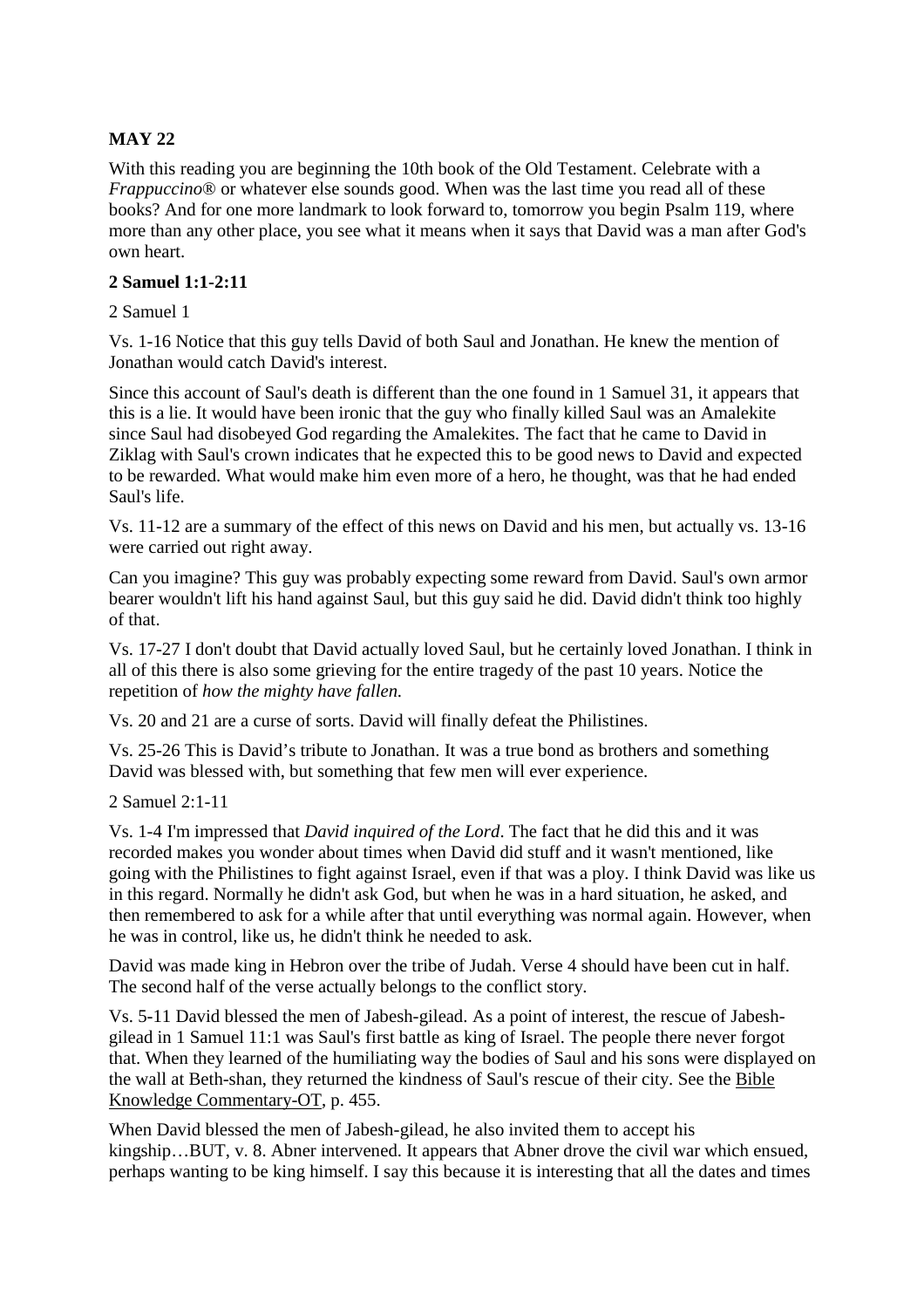mentioned in vs. 8-11 paint a very funny picture. Abner must have finally made Ish-bosheth (man of shame?, BKC, p. 458) the king after five and a half years of civil war. We know the war lasted seven years and six months and ended *at* the assassination of Ish-bosheth. Abner was the real guy in power. This is another reason why Joab, David's military commander, hated Abner. The big reason he hated Abner comes tomorrow.

As disciples following Jesus, there is always the sense of living in tension. I don't know when life ever gets easy, especially following Jesus in the harvest and working to reach people and make disciples. There is always a point of conflict somewhere, a relationship that isn't working out. So what do you do?

In David's life this was the same. You would have thought that the entire nation would have been ready to unite around David and get redemptive history cleaned up and looking respectable. But the sin of Saul had a long reach and was rooted in the heart of his followers, particularly Abner. Abner had his own ambitions too.

When a disciple becomes proven in service, it means having gone through many times of upheaval and disappointment. Especially after being hit by "friendly fire," drawing ever closer in that pain and suffering to Christ is a must or you just become bitter. He is the only one who makes sense of all this baloney, and He alone is the one who keeps our passion alive and healthy, and our vision clear. This is how you learn to abide in Christ.

Somewhere in all of this, probably in Hebron during those seven years, David wrote his own copy of the law. It was also probably during this time that he wrote Psalm 119. We'll begin reading that psalm tomorrow, and it will show why David was able to survive this continued time of trial.

# **John 12:20-50**

This is Tuesday. Jesus had just cursed the fig tree on the way to the temple. Upon arriving He cleansed the temple for the second time and made the leaders deadly mad; but they couldn't get to Jesus for fear of the crowds, because the people hung on Jesus' every word. Sometime in this day, probably earlier than later, the Greeks show up. It is significant that they came after Jesus cleansed the court of the Gentiles and taught saying that the temple was to be a house of prayer for the nations.

Vs. 20-23 Who knows why they came to Phillip. Phillip had a Greek name and Bethsaida was on the edge of the more Gentile area of Galilee. But really, who knows other than that God directed them to Philip.

As Jesus was told of this request and maybe seeing the men at the back of the court where He was teaching, the Spirit must have nudged Him. Jesus now understood that the Father had done something, and Jesus officially knew that His hour had come. These Greeks were "God-fearers" and were close to Judaism, the same as the centurion whose slave Jesus had healed, and later Cornelius, also an Italian and a centurion and an important person in the gospel going to the Gentiles. I would think that the request of these Gentiles was a signal from the Father, almost like the Gentile world saying, "even if the Jews have rejected your offer for now, we're ready to receive it."

V. 24 This parable is very important. Not only is it used by Paul later in 1 Corinthians 15, but also in John 15, Jesus uses it to define glorifying the Father and proving to be His disciple. You always hear people wondering what kind of fruit Jesus is talking about in John 15. Here, and therefore in chapter 15, the meaning of the fruit is obvious: Jesus must give His life so that many more will experience life. The *fruit* is people who will come to faith and obtain eternal life through the giving of His life.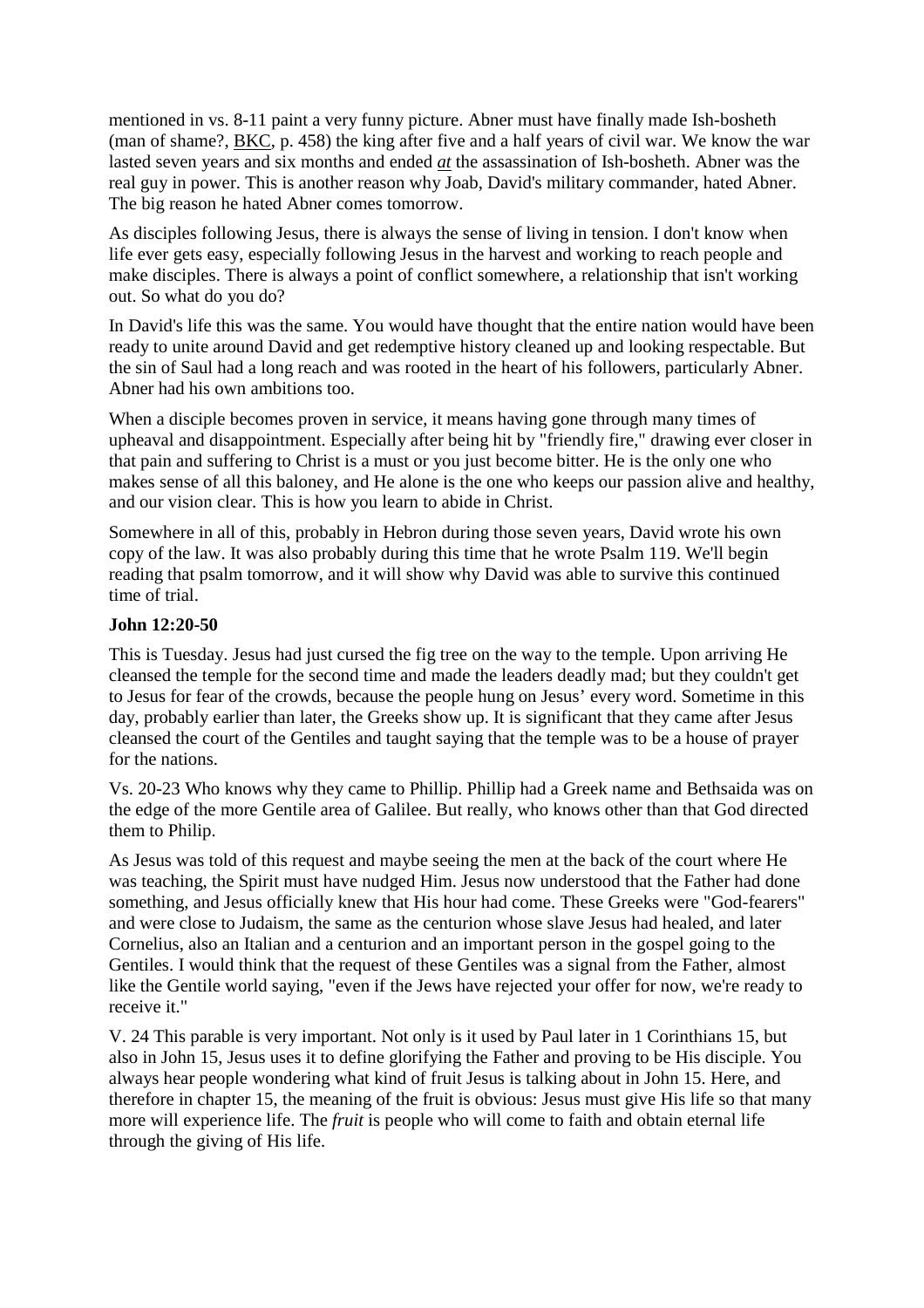Vs. 25-26 Notice how Jesus immediately repeats here, what He has said previously in the context of discipleship to His disciples. Notice that Jesus intensified the 'losing' one's life to 'hating' one's life in this world. To serve Jesus, you must follow Him. This comes with two promises. First, you have the promise of His presence; and second, you have the promise of being honored by the Father.

Knowing Christ means following. Discipleship is not an option, yet, we have made it that way. This is why the Great Commission says to make disciples, not "lead them to belief, and then later, try to persuade them to follow if it's not too much trouble for them." If Jesus is presented as who He is, God who became man and gave His life for us, that He is God inherently means He is worthy of worship/service. Following is a natural part of the message of turning way from sin and turning to Him for forgiveness and life. We make it hard on ourselves when we think knowing Jesus means salvation, but not necessarily following. Jesus didn't think that.

Vs. 27-36a His hour having arrived, the reality of what He would have to endure also hit Him. Jesus the man, the Son of God, and Son of Man, knew what He was going to have to suffer. His humiliation and physical beating, vividly shown in the movie, "Passion of the Christ," was *simply* the path that brought Him to His real work, hanging on a tree, being cursed and punished by His Father. Only what He endured on the cross, the spiritual judgment and rejection, made forgiveness possible. *Cursed is everyone who is hanged on a tree (Gal. 3:13).* We are impressed, and rightfully so, with His suffering before He got to the cross; but it was what happened on the cross that purchased our pardon. Jesus willingly endured that, to get to the cross for us. Figuratively, we are healed by His stripes, but it was His death on the cross which bought forgiveness. It was when the animal was on the altar that it became a sacrificial offering. What Jesus is visualizing here is the spiritual aspect of what He will have to endure for mankind.

V. 28 Jesus lived to glorify the Father. The Father said He would do it again too. If you look at Jesus' life, the arrival of angels and the voice of His Father came at very crucial times. This was a critical time.

V. 31 Wow! "Now" was the judgment that would be complete with His crucifixion and resurrection, but we are still waiting until that judgment is fully executed.

V. 32 It is the cross where it all goes down. When Jesus said this, *lifted up* must have meant "crucifixion" to the people, therefore, the response of the people in v. 34.

V. 34 To be fair, the disciples didn't get it either. It wasn't until after the resurrection that they understood why the Christ had to suffer. The disciples didn't get it, but they still believed He was the Christ. That's the difference.

Vs. 35-36a This was a warning for the people to force themselves to think spiritually while He was still there to be seen. Jesus was the message. Regardless of what they had heard, they needed to see Him and believe in Him. Jesus will refer to this in a few verses.

Vs. 36b-50 is a kind of summary from John, regarding Jesus' public ministry to this point. Notice that at this point Jesus hid Himself. He needed time to chill.

Vs. 37-43 These verses explain why the people didn't understand. Part of this prophecy is Isaiah 53, and part is Isaiah 6:10. In both places, the rejection of the Messiah and rejection of the truth are the result of sin and not being desperate to understand the truth. This isn't God blinding their eyes as much as it is not making them desperate to seek Him. This falls in line with Jesus' use of parables. If people were desperate and tired, they understood. It also falls in line with what Isaiah said of the Messiah in Isaiah 53, *and like a root out of dry ground; he had no form or majesty that we should look at him, and no beauty that we should desire him.*

He wasn't what they were looking for because they were not desperate for the truth. They wanted what they wanted. God's work in Israel at the close of this age will be that Israel will be so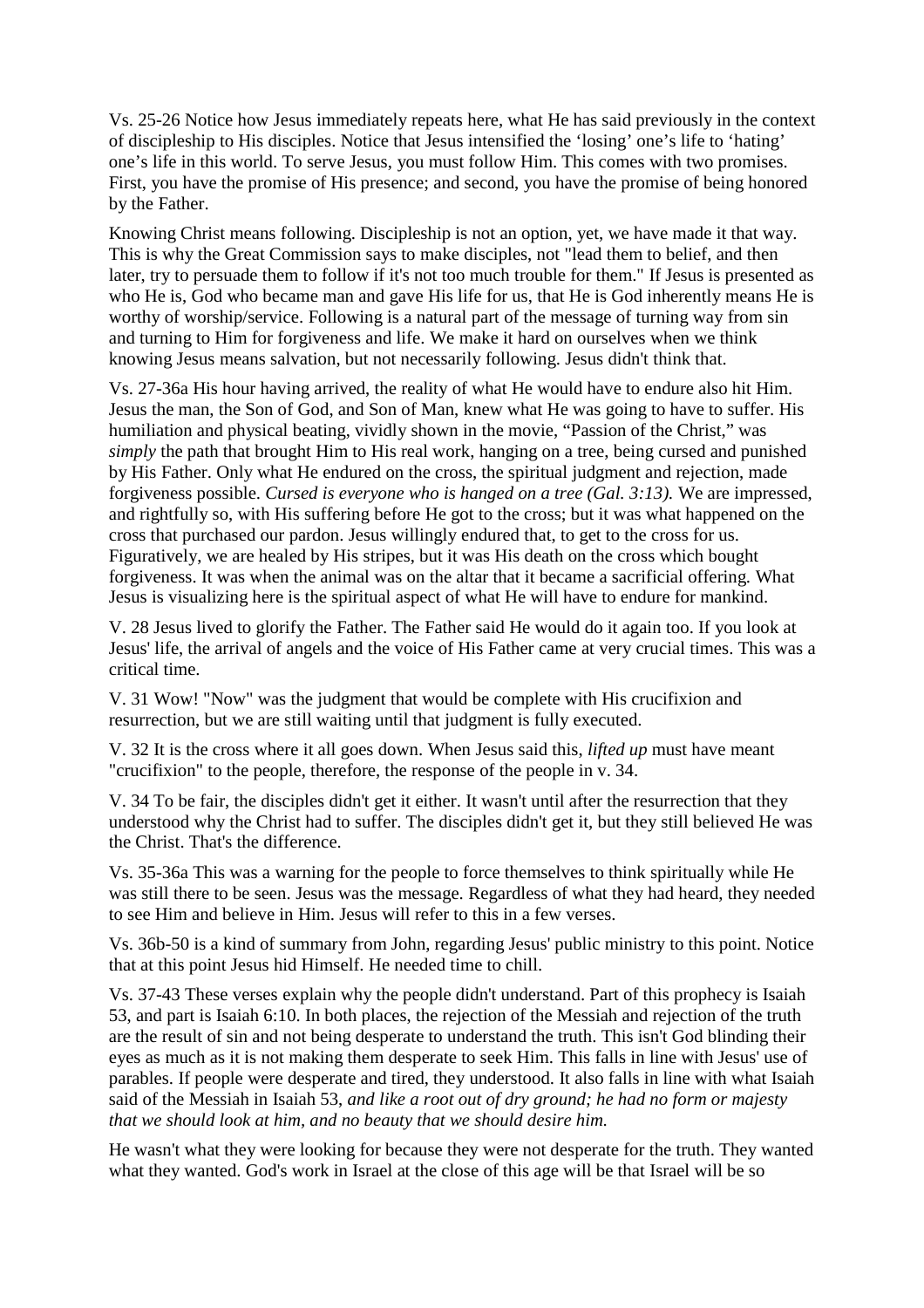desperate and needy in seeking the Lord that they will cry out, *Blessed is He who comes in the name of the Lord.* And this Jesus that they are rejecting here will return for them, and in the Tribulation they will want Him.

V. 41 is interesting if you link it to v. 42. Isaiah said this about Israel because He saw God's (Christ's) glory and spoke of Him. It made Isaiah jealous for God. He saw and he spoke. Now notice that many of the people and the leaders saw Jesus' glory, but they didn't speak of Him. I find that interesting.

Vs. 44-50 Sometime toward the close of the day Jesus again appeared in the temple. Whatever crowd was there heard this amazing declaration. Jesus just never gave up.

Vs. 44-46 couldn't be clearer. Jesus was God in the flesh and the light of men. This sounds like the first verses of John.

V. 47 is a transition verse. Jesus came to save, not to judge the world; but you can tell by what He says, there will be judgment. He came to save the world, not a country or language group or western cultural mindset. He came to save every person. There is no other way. There is no other Savior.

Vs. 47-50 are an incredible warning. To understate the case, Jesus' words are not to be taken lightly. Everyone will be judged by them. And to think, all of this came into motion, as the hour struck when a couple of Greeks came to see Jesus.

For us in the harvest, it is an encouragement to us to get the word out. Many will respond to the Lord and become disciples. Most will reject His Word. Our job in the harvest is to follow Him, reaching the lost and making disciples, who make disciples. And as we abide in Christ, we watch Him work and we follow.

#### **Psalm 118:19-29**

It's interesting that in this last part of the psalm, there are two references to Jesus and one reference to a song. This is the danger of hacking up The Psalms like this. Now that we can see that some reference is made to Jesus, we can read back over the first part and see that the suffering it refers to might also have some connection to His suffering. It must have been strange for the Jewish leaders who rejected Jesus, because this psalm is quoted by Jesus during those final conflicts in Jerusalem before His death and resurrection.

Vs. 19-21 The writer (David?) asks the Lord to open the gates to him to enter into His presence. Because God had saved him, he knew that the Lord had opened up to him.

Vs. 22-24 Here is that salvation, the rejected stone. Not only was the Father's working in this marvelous, but it became the day of salvation.

V. 25 This is the plea of David and Israel and mankind.

Vs. 26-27 The Lord came to the city and to the house. He is the *light* and He is the *sacrifice.*

Vs. 28-29 Notice how the declaration, *You are my God,* is repeated. He is not only our Savior; He is our God. And at the end of the day, we give thanks because of His *steadfast love* and how it *endures forever*.

You probably saw vs. 22 and 23. So where did Jesus say v. 26?

What a great psalm foreshadowing Jesus.

# **Proverbs 15:27-28**

It is interesting that v. 27 says that the result of this pursuit of stuff is that the entire family is troubled. Most people have more gifts from God than they realize, that can give them a solid, healthy family. Wanting more often kills a family, even if you don't want to obtain it unjustly.